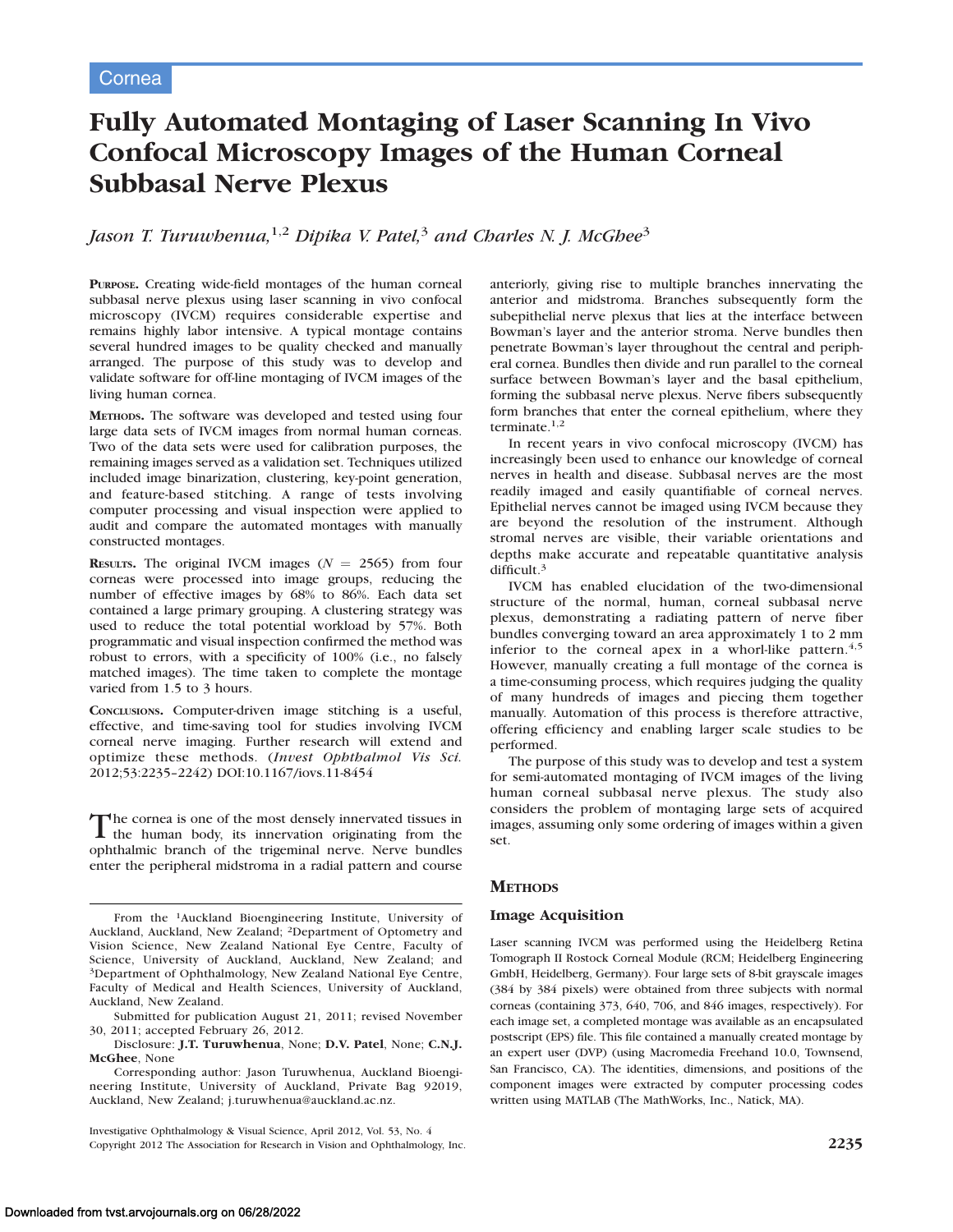# Description of System for IVCM Image Montaging

Feature-Based Image Stitching. Feature-based image stitching identifies common landmarks or keypoints across images that define the transformation needed to successfully overlap two images. Feature based montaging is generally characterized by the following six basic steps<sup>6</sup>: (1) Keypoints are automatically extracted from (typically) feature-rich images. (2) Putative or initial matches between keypoints (across images) are established. (3) A suitable matching algorithm estimates in-lying (''true'') matches from within the set of putative matches. The resulting matches give transformations that map pairs of images onto each other (yielding an image ''stitch''). (4) The resulting stitch is then validated, after which (5) an overall montage is prepared. (6) Finally the montages can be postprocessed to blend the component images together, yielding a seamless final result.

The key modifications to the standard workflow are (a) an initial step before keypoint extraction, to remove images with unwanted artifacts, (b) a custom keypoint generating method based on the structure of corneal nerve branches, (c) clustering of images to reduce the number of image pairs tested, and (d) specific methods for assessing the quality of a particular stitch between an image pair. The final post-processing step (step 6) was not included in this pilot study but could be implemented in further studies.

Image Acceptance/Rejection. Many recorded images contained artifacts or had insufficient detail for stitching purposes. Such images had been removed from the manually stitched montages, but required automated detection and removal in this study. Epithelium routinely confounded processing by inducing unwanted matches across unrelated images. Simple automated processing was applied that detected epithelium and other features not typically associated with nerves. Thus images containing significant artifacts were excluded from further processing.

Images were first normalized by background estimation and subtraction, thereby reducing the influence of uneven illumination. This was followed by hysteresis thresholding, to produce a binary image. Standard binary image routines provided by MATLAB's Image Processing Toolbox, identified and grouped connected pixels into bounded boxes. Additional operations were applied to this information for the purpose of image rejection (vide supra) and Figure 1 summarizes the rejection process, showing the binary image, the original grayscale image, and a typical corneal nerve, detected by its low density (pixels/bounding box area).

#### Clustering of Images

Accepted images were paired and tested to determine whether they could be matched. However, the very large number of possible pairings—theoretically  $[N \times (N-1)]/2$  for N images—needed to be reduced for maximum efficiency. This reduction was achieved by grouping images into smaller clusters based on gross nerve orientation and the natural ordering of images within the data set. The nerve orientation measure was determined by Hough transform,<sup>7</sup> which detected the angle of the largest straight lines in the image (see Fig. 2). The actual sorting into clusters was done using standard means.<sup>8</sup> For each cluster member, the neighboring images (i.e., in order of acquisition) were also included. These images were often related to the member (thereby improving clustering) but eye movements disrupted this relationship order in many cases. Pairs were created within each resulting cluster. In this testing 10 clusters were empirically specified.

#### Keypoint Generation

Standard keypoint generators create unique identifiers based on local image structures, that can be compared across images for similarity.6 However, in corneal nerve images useful information is contained in slender nerve structures superimposed on background fluctuations. Therefore a standard keypoint generator,  $9,10$  in the absence of this information, may readily generate keypoints in empty space (e.g., due to background noise).

The high quality of the binarization procedure offered a simple solution: all non-zero pixels were taken to be segments of corneal nerve, and hence were potential keypoints. Actual keypoints were generated from these pixels with the aid of simple heuristics. Firstly, a random sample of potential keypoints was selected from the entire set of nonzero pixels. Next, a keypoint identifier (a feature) was calculated by placing a circle (of specified diameter) around each candidate keypoint. The binary intensity was measured around the perimeter, but only identifiers with three ''branches'' were actually retained. The particular pattern of (binary) intensity (keypoint ID) was used for the purpose of matching between image pairs (see Fig. 3).

#### Image Stitching

The images within a pair to be matched were termed ''base'' and ''input'' images. A particular keypoint in the base image can be compared with all keypoints in the input image for a best match. If a



FIGURE 1. Two simple tests were applied to detect "bad" images. Firstly, a "cell" detector was used to detect the "honeycomb" structure of (primarily) epithelium. The density of the heaviest bounding box was then determined and thresholded: allowing detection of other unwanted structures (e.g., epithelial cells visible on non-tangential images). (A) A binarized image indicating a low density bounding box typical of corneal nerve (the green box), a high density bounding box (cyan box) and holes typical of lighting and epithelium (red boxes). (B) The same information overlayed on the original grayscale images.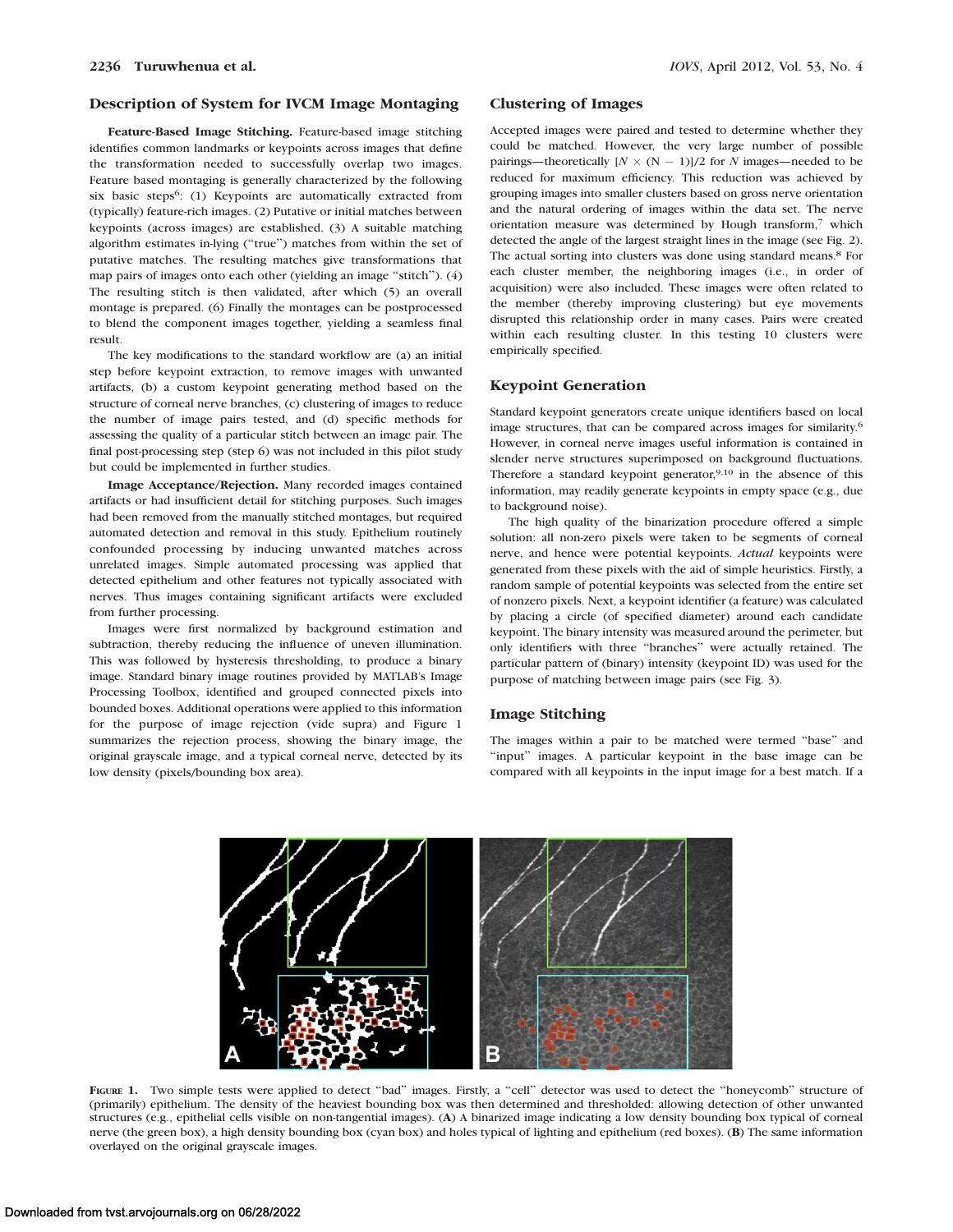

FIGURE 2. Example of clustering algorithm, using gross orientation detection. The green bars are potential candidates for gross orientation, the long red bar is the longest candidate found using the nerve detector.

particular keypoint (in the input image) also best matches the original keypoint in the base image then it is ''double-matched.'' Putative matches were established by this double-matching procedure, which was facilitated by standard means.<sup>11</sup>

Random consensus sampling (RANSAC) was used to robustly determine ''true'' matches from within the set of all putative matches.12 Figure 4a shows the result of the RANSAC method, whereby outliers (mismatches) have been separated from inliers (valid matches). The inliers can be used to yield parameters for the transformation that stitches the input image onto the base image. The stitch suggested by Figure 4a is shown in Figure 4b.

#### Assessing the Quality of Stitching

Two incorrectly matched images will routinely yield a highly distorted stitch, primarily including large shears and scaling. Sanity testing the geometrical shear and scaling inferred by a stitch was used to identify distorted transformations. If a stitch was not highly distorted, hence a probable valid match, an additional test was applied and overlapping areas of the stitched images were checked for similarity.

In this work we used a custom measure for this purpose. A pixel in the overlapping part of the base image will have a nearest pixel in the overlapping part of the input image. Conversely, a pixel in the input image will have a closest pixel in the base image. A histogram of these pixel vicinities provides an image ''similarity'' measure. The graph itself summarizes the number of pixels (on the vertical axis) that fall within a certain distance of each other (the horizontal axis). Thus if the area under the histogram lying within a prescribed distance (e.g., 2 pixels), exceeds a given threshold (e.g., 70% of total area), then the images are similar and hence connected.

#### Final Grouping of Overlapped Images

The resulting list of connected pairs of images (the adjacency list) and its transformation can be used to determine image groupings that comprise the final montage. A breadth first walk<sup>13</sup> was used to form the final stitch—a connected grouping of images that could be checked both visually and programmatically against the manually created



FIGURE 3. The keypoint generation module, with keypoints shown as cyan triangles. The keypoint ID is shown in the inset, which is essentially the intensity around the perimeter of a circle centered on a particular keypoint. The keypoint generating strategy tends to retain keypoints near branches; at the same time it retains many points that are not branches, but are still useful in obtaining matches between image pairs.

montages. This method was implemented for simplicity, there are alternative approaches that could be used.6

#### Validation

Montaging software was developed in MATLAB with the aid of the Image Processing Toolbox. The toolbox provided binary image functions that significantly simplified processing throughout all stages. The program was tested on the four stacks of images. Results from the first two sets of images were reported previously<sup>14</sup> and were used here to calibrate the method before testing the two remaining validation sets.

Each image in a set was classified as ''accepted'' or ''rejected.'' The resulting classification was assessed by comparison with the manually created montages. Those images contained or not contained in a particular manually created montage defined the gold standard set of ''accepted'' and ''rejected'' images, respectively. The corresponding confusion matrices, sensitivities, and specificities of the method were determined by comparing with the automated results.

In order to assess the clustering procedure, the full list of clustered image pairs (over all 10 clusters), was compared against the known list of overlapped images (present in the manually created montages). To create this list, a computer program checked whether the bounding boxes of two given images in the manually produced montages overlapped. The resulting adjacency list of known overlaps was compared with the list of all clustered pairs of images determined automatically.

The accepted images were montaged into image groupings using the methods described. Thus a full list of matched pairs was generated (see example in Fig. 4). Two users experienced in interpreting IVCM images (DVP and JT) inspected each pair and visually assessed the quality of the in-lying matches. The in-lying matches were checked to determine whether they appeared to match corresponding features correctly.

The quality of the positioning of the images was then determined programmatically. For each group of images, the arrangement of images in that group was compared with the arrangement in the manually created montages. A given group was overlaid on the corresponding images in the manually created montages automatically, by aligning their geometric centers. The relative displacement (normalized by the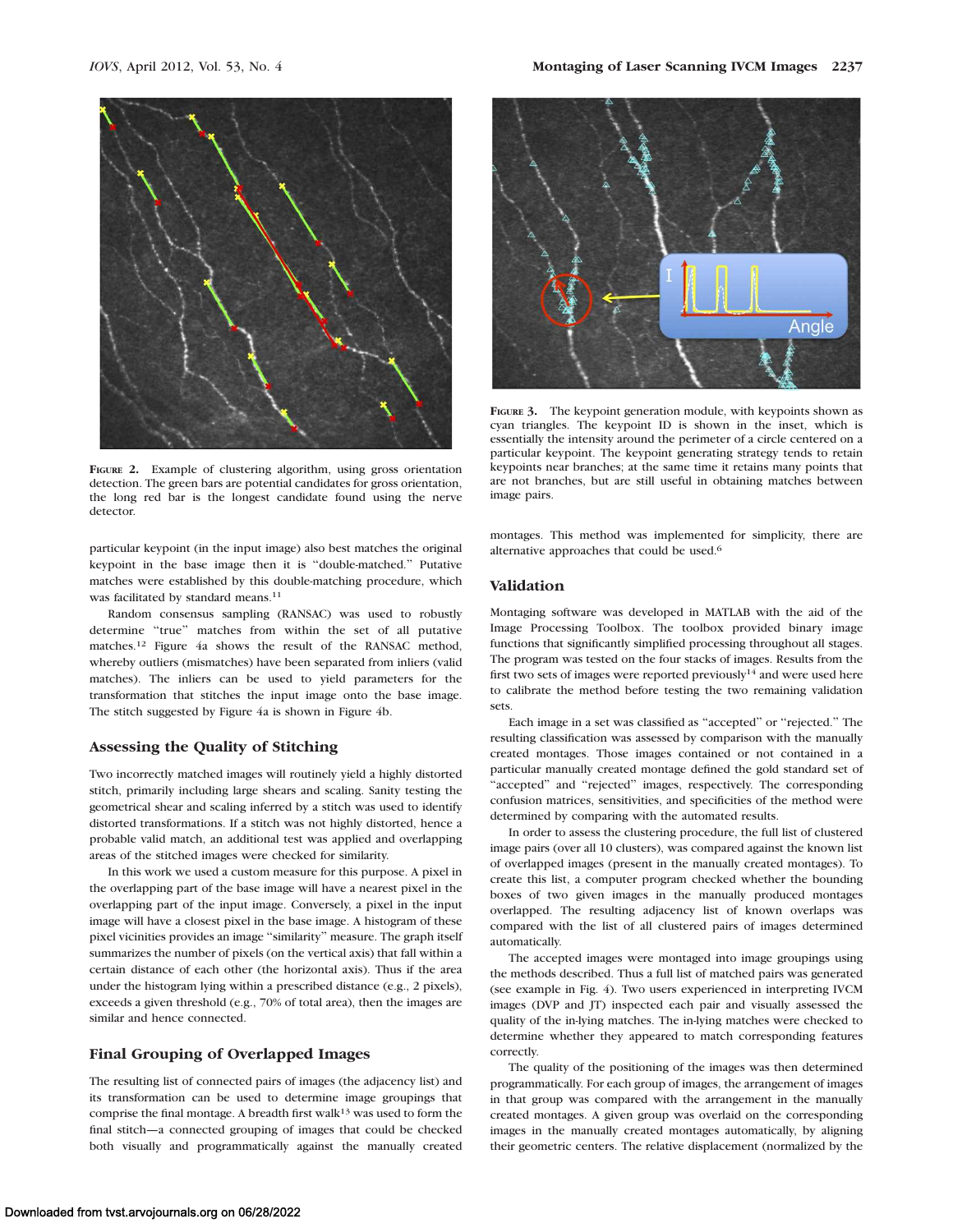

 $(B)$ 

FIGURE 4. (A) An example showing putative matches between two related images. The inlying matches are highlighted in yellow, whilst the remaining outlying matches are shown in green. (B) A resulting successful stitch. It is noted that translation, rotation and some shear of the images appear to be evident.

corner to corner image distance) was calculated between the automatically and manually positioned images, if possible. In some cases, the automated montage contained images that did not appear in the manually created images, so these images were not included in the comparison. The resulting normalized displacements were collected into a histogram.

Finally, it is noted that the range of transformations allowed for generating pairwise stitches were not actually used in creating the final groups. Instead, only translations were allowed, so that comparisons could be made more appropriately with the manually created montages since they are created by shifting images into final position without rotation, scaling, or skew.

# **RESULTS**

#### Image Acceptance or Rejection

The results for the rejection process performance, over all four image sets of 2565 images, providing the raw number and proportion of total images accepted or rejected by human or computer, are summarized in Table 1. The high sensitivity (80.6%) indicates that the automated method accepted the

TABLE 1. Confusion Matrix for the Image Acceptance/Rejection Step of the Montaging Method Aggregated over All Four Data Sets

| Image Rejection Step (Total Images $= 2565$ )          |           |          |  |  |
|--------------------------------------------------------|-----------|----------|--|--|
|                                                        | Human     |          |  |  |
| <b>Automated</b>                                       | Accepted  | Rejected |  |  |
| Accepted                                               | TP        | FP       |  |  |
|                                                        | 1040      | 774      |  |  |
|                                                        | 41%       | 30%      |  |  |
| Rejected                                               | <b>FN</b> | TN       |  |  |
|                                                        | 250       | 501      |  |  |
|                                                        | 10%       | 20%      |  |  |
| Total sensitivity = $\frac{100\times TP}{TP+FN}$ = 81% |           |          |  |  |
| Total specificity = $\frac{100 \times TN}{TN+FP}$ 39%  |           |          |  |  |

TP, true positives; FP, false positives; FN, false negatives; TN, true negatives.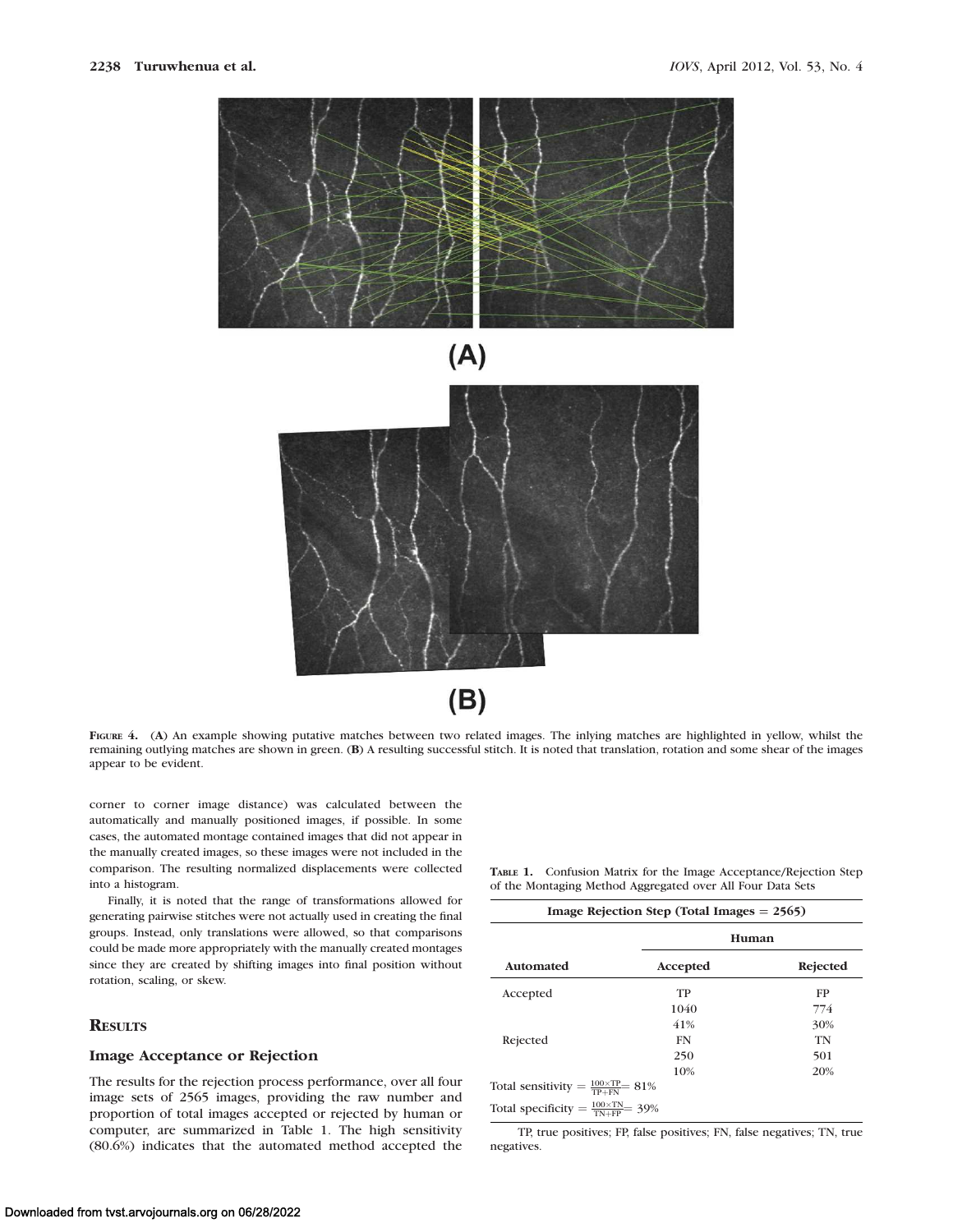TABLE 2. Confusion Matrix and Performance Metrics for the Clustering Step of the Montaging Method Aggregated over All Four Data Sets

|                                                         | Human                                                                                                    |                 |  |
|---------------------------------------------------------|----------------------------------------------------------------------------------------------------------|-----------------|--|
| <b>Automated</b>                                        | Overlapping                                                                                              | Not Overlapping |  |
| Paired                                                  | TP                                                                                                       | FP              |  |
|                                                         | 5239                                                                                                     | 180,195         |  |
|                                                         | $1\%$                                                                                                    | 42%             |  |
| Not Paired                                              | FN                                                                                                       | TN              |  |
|                                                         | 4413                                                                                                     | 236.443         |  |
|                                                         | $1\%$<br>Pairs reduction = $\frac{\text{Total Not Paired(FN+TP)}}{\text{Total Possible Pairings}}$ = 54% | 55%             |  |
| Total sensitivity = $\frac{100\times TP}{TP+FN}$ = 54%  |                                                                                                          |                 |  |
| Total specificity = $\frac{100 \times TN}{TN+FP}$ = 57% |                                                                                                          |                 |  |

majority of images that the expert human user also selected. The low specificity (30.9%) shows that the human was more aggressive in rejecting images. Further investigation revealed this latter result to be due to the fact that near duplicate images were frequently discarded from the final manually stitched montage. This was originally done to reduce the burden on computer resources, but in this automated application near duplicates resulted in better grouping results and so were retained. Roughly 71% of images were accepted for further processing.

# **Clustering**

The clustering strategy reduced the number of pairs to test by over half (57%) of total possible pairings (Table 2). The clustered image pairs were compared with the known overlapped image pairs in the manually created montages. Around half of overlaps were present in the clustered image pairs (sensitivity of 54%). The high false positive (FP) ratio (42%) indicated that many of the clustered image pairs were not overlapping in the human created montage, pointing toward a certain amount of redundancy.

### Image Stitching

Table 3 summarizes the matching performance of the automated method compared to the manual montage method.

TABLE 3. Confusion Matrix and Performance Metrics for the Matching Phase of the Montaging Method Aggregated over All Four Data Sets

| <b>Image Matching Performance</b><br>(Total Clustered Pairs $= 185,434$ ) |                                                          |                |                    |  |
|---------------------------------------------------------------------------|----------------------------------------------------------|----------------|--------------------|--|
|                                                                           |                                                          | Human          |                    |  |
|                                                                           |                                                          | <b>Matched</b> | <b>Not Matched</b> |  |
| Automated                                                                 | Matched                                                  | TP             | FP                 |  |
|                                                                           |                                                          | 2277           | $\Omega$           |  |
|                                                                           |                                                          | $1\%$          | $0\%$              |  |
|                                                                           | Not Matched                                              | FN             | TN                 |  |
|                                                                           |                                                          | 7675           | 175,482            |  |
|                                                                           |                                                          | 4%             | 95%                |  |
|                                                                           | Total sensitivity = $\frac{100\times TP}{TP+FN}$ = 23%   |                |                    |  |
|                                                                           | Total specificity = $\frac{100 \times TN}{TN+FP}$ = 100% |                |                    |  |

 $TP = True$  Positives,  $FP = False$  Positives,  $FN = False$  Negatives,  $TN = True Negatives.$ 

The table breaks down the raw number and percentages (of total possible pairs) classified as matching or not matching. The most important value is the zero FP rate, or equivalently, the maximum specificity of 100%. This is highly desirable; even a single falsely matched image ( $FP > 0$ ) will ultimately create an incorrectly stitched montage. Visual inspection confirmed that the image pairings were acceptable, and no falsely matched images were detected.

The accepted images were sorted into image groupings, reducing the effective number of images by 68% to 86% over the data sets tested. For each data set, the montaging produced a single large primary image group, followed by smaller and increasingly more numerous groups as summarized by Figure 5. Figure 6 shows the results of the automated displacement tests. The tested groupings have good agreement with their manually created counterparts, with >90% of images within a 10% normalized displacement. Finally, an example of a single image grouping is shown in Figure 7.

In terms of efficiency it was observed that the range of times taken for the automated stitching process ranged from 1.5 to 3 hours, using a 2.2 GHz Intel Core Duo Mac-Book Pro with 2 GB of RAM.

#### **DISCUSSION**

The use of immunohistochemically stained, thick anteriorcornea whole mounts have enabled visualization of the entire corneal innervation.1,2 Such techniques have revealed important three-dimensional relationships and provided detailed and accurate information regarding nerve dimensions and density. Although IVCM cannot provide images with the same degree of detail (IVCM cannot image nerve branches and terminals of less than 0.5  $\mu$ m in diameter), it does have the advantage of allowing imaging of the living human cornea. The noninvasive nature of IVCM therefore enables serial imaging of the same cornea over time.<sup>5</sup>

IVCM has increasingly revealed the complexity of the human corneal subbasal nerve plexus but manual, wide-field, montage-type reconstruction of the plexus is extremely time consuming (taking approximately 10–20 hours depending on the number of images). $4,5,15$  This report describes software developed specifically for more automated montaging of large data sets of IVCM-acquired images of the corneal subbasal nerves plexus.

The methods developed here are relevant when images have been obtained and processed off-line, with some assumption as to ordering of the images in the data. This approach successfully reduces the original number of single accepted images to a number of smaller groups, the reduction ranging from 68% to 86%. For each data set, a single primary group was identified, accounting for 41% of all accepted images. This group was followed by additional groups decreasing in size, but becoming more numerous. We identified good agreement between the positioning of images in both automated and manually created montages and >90% of images were within a 10% displacement, indicating good positional agreement. This agreement was also confirmed by visual inspection.

These encouraging results suggest that automated montaging of IVCM data is robust and will significantly reduce the workload required to create a full corneal montage. Indeed, the computerized method completed single eye IVCM montages in 1.5 to 3.0 hours. Although further, but limited, human intervention is required to finalize the montaging task, the authors nevertheless believe this intervention represents a significant time savings compared to manual techniques.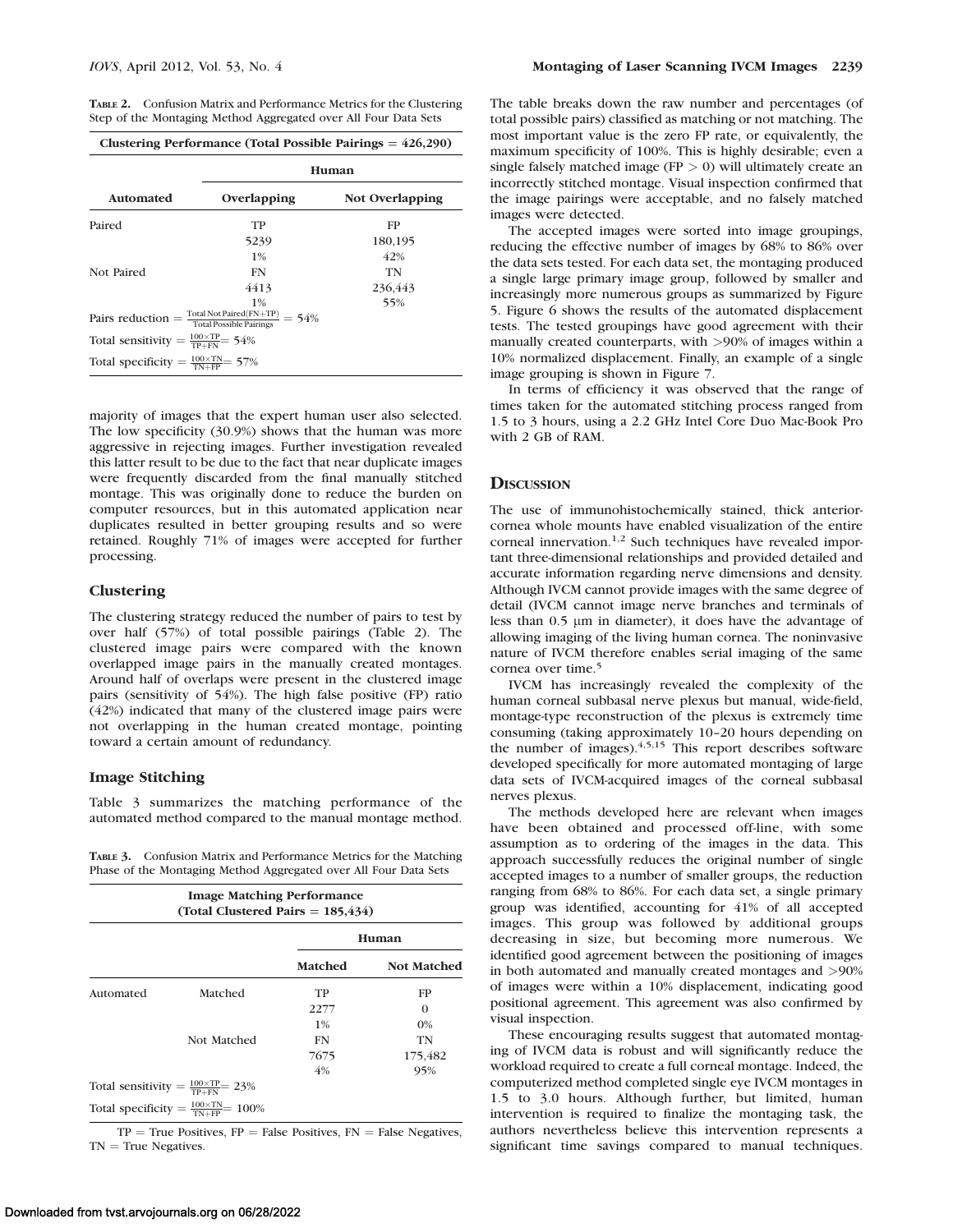

FIGURE 5. The distribution of image groupings. The proportion of images (vertical axis) belonging to a group of a particular size (horizontal axis). Over half of the accepted images were assigned into seven large groups; the four largest groups being the primary group of each image set (35% - 61% of total accepted images in each set). At the lower end of the scale, 19% of images remained unmatched (i.e., were not paired into a group at all).

Notably, the computer codes used were not fully optimized, so with further refinement time costs will be reduced further.

The clustering step allowed a significant reduction (by 57%) in the number of image pairs needed to be processed. Although the method in its present form performed well, the specificity and sensitivity of the clustering was relatively modest at 57% and 54%, respectively. Therefore, there is scope to improve this step further and hence improve upon the efficiency of the overall method.

The overall method was calibrated on two of the four image sets. The number of FP matches was zero on the validation set (i.e., the remaining two image sets) as well as the calibration set. The validation set result is highly desirable since it highlights that errors on the part of the computer system in this pilot study were nonexistent and therefore should be rare in practical applications. The corollary is that human interventions in this process could be kept to a minimum. However, we believe that manual inspection is still beneficial and that remediation for possible errors should be part of the montaging procedure.

The fundamental key to the entire montaging method was the binarization step, which is a significant departure from standard montaging methods. It formed the basis of the image rejection step, feature detection, key-point identifier generation, clustering, and the image overlap similarity measure. To this end, the MATLAB Image Processing toolbox was found to be particularly convenient because it facilitated many of the binary image operations used in this work.

Recent work $16,17$  has introduced real-time montaging of the subbasal nerve plexus; the key benefit of this approach is a



FIGURE 6. Relative displacement of images. The graph shows the proportion of images (vertical axis) lying within a band of relative displacement (horizontal axis).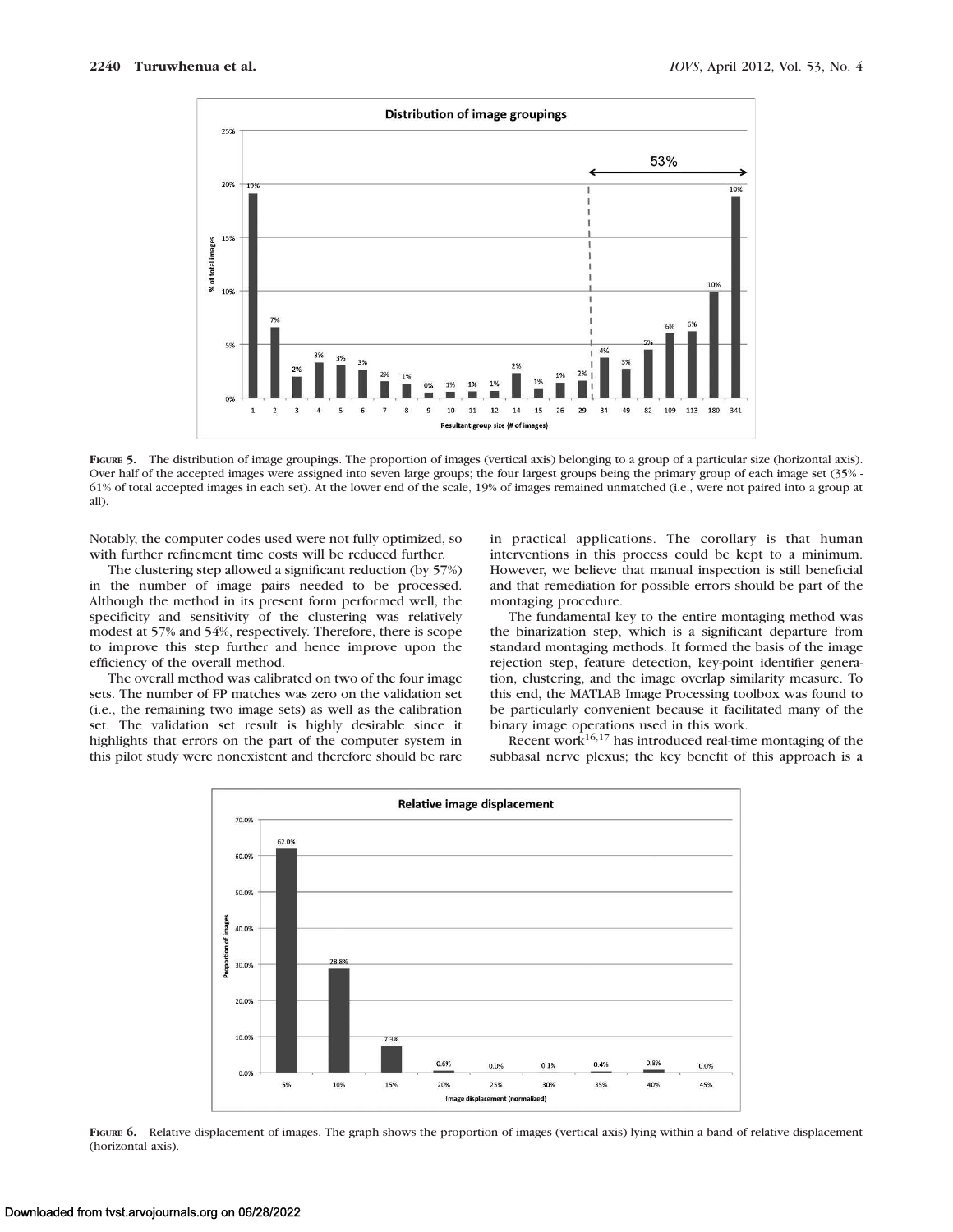

FIGURE 7. Example of an automated grouping.

significant reduction in the time required to produce a montage. Whilst the stitching methods used in Zhivov et al.<sup>16</sup> (in particular) were not described in detail, the encouraging results we have encountered could also be integrated into that real-time approach. It may be possible to assist in improving upon the reported field-of-view results and overall quality of those montages.

Efron et al.<sup>15</sup> recently reported an alternative technique for mapping the corneal subbasal nerve plexus using the video capture facility (sequence mode) of the RCM. Images are captured while the subject tracks a moving target on a large computer screen. This procedure, which takes about 20 seconds and captures 100 contiguous images, is repeated along 13 radial meridians. The second stage of montaging is performed with Image-Pro Plus 7 software (MediaCybernetics, Bethesda, MD) to align and blend the radial image strips together. Although this is a relatively fast, semi-automated method, it suffers the disadvantages of reduced montage quality with fewer subbasal nerve branching details, particularly between imaged strips, due to the blending process.

Corneal nerves are of great interest to both clinicians and scientists due to their important roles in regulating corneal epithelial integrity, proliferation, and wound healing in addition to their protective functions.<sup>18</sup>

The ability to produce wide-field montages provides a more global view of subbasal nerve density and architecture rather than the limited information provided by single localized images. It is envisaged that the montaging technique described in this study will aid our ability to elucidate the effects of trauma, surgery, and disease on corneal innervations, and allow noninvasive testing of the effects of novel therapeutic intervention strategies for diseases affecting corneal nerves. It may also be used in combination with function tests such as corneal sensitivity testing to determine structure–function relationships. A limitation of imaging to produce montages is the requirement for extended contact between the cornea and the microscope, precluding its use in patients with epithelial defects. In cases where subbasal nerves are sparse or fragmented, acquisition of multiple overlapping images is difficult and therefore reduces the likelihood of successful montaging (either manually or using the software described in this study). An observation from this study is that sparse nerve images tend to yield poor matches (resulting for example, from reduced numbers of valid keypoint matches). However, we expect that abnormal corneas with tortuous and distorted nerves could be successfully matched, provided adequate numbers of keypoints across an image can be generated.

This study demonstrates that creation of a wide-field IVCM montage image of the corneal subbasal nerve plexus can be achieved using an automated custom image stitching approach. Such automated montaging provides a useful, time-effective means of manipulating large data sets of images taken over the entire cornea. It is anticipated that these methods will help facilitate large studies of subbasal nerve structure in corneal health and disease, including investigating changes in nerve structure over time.

#### References

1. He J, Bazan NG, Bazan HEP. Mapping the entire human corneal nerve architecture. Exp Eye Res. 2010;91:513–523.